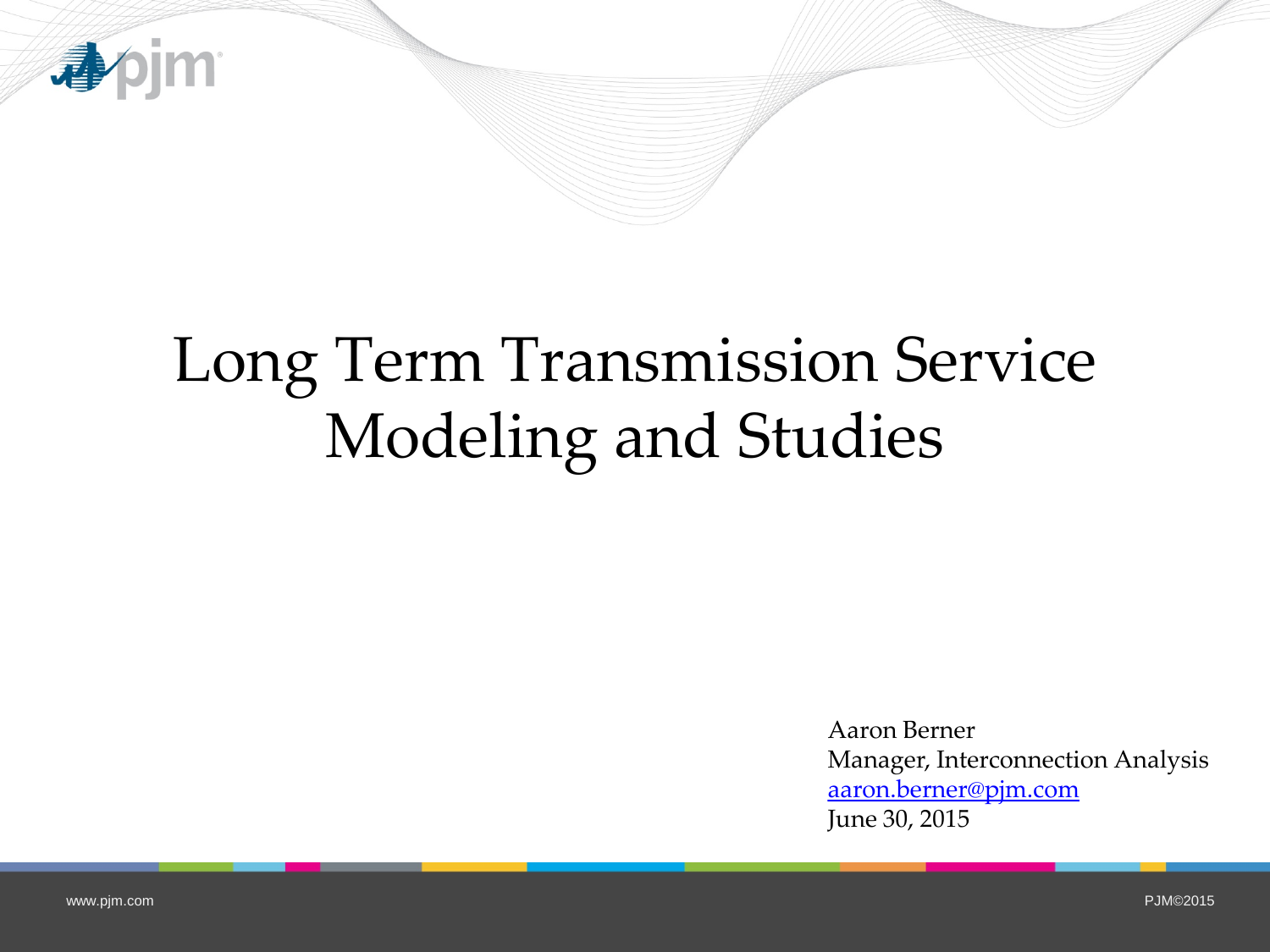



- Customers enter through the PJM OASIS requesting the service for a specific time period
- PJM determines if the time period meets roll over requirements and then places the request in the PJM New Services Queue for study

Why do customers wish to obtain this service?

- Network External Designated Service is required in order to participate in PJM's capacity market (RPM)
- Point to Point Service can be used to serve load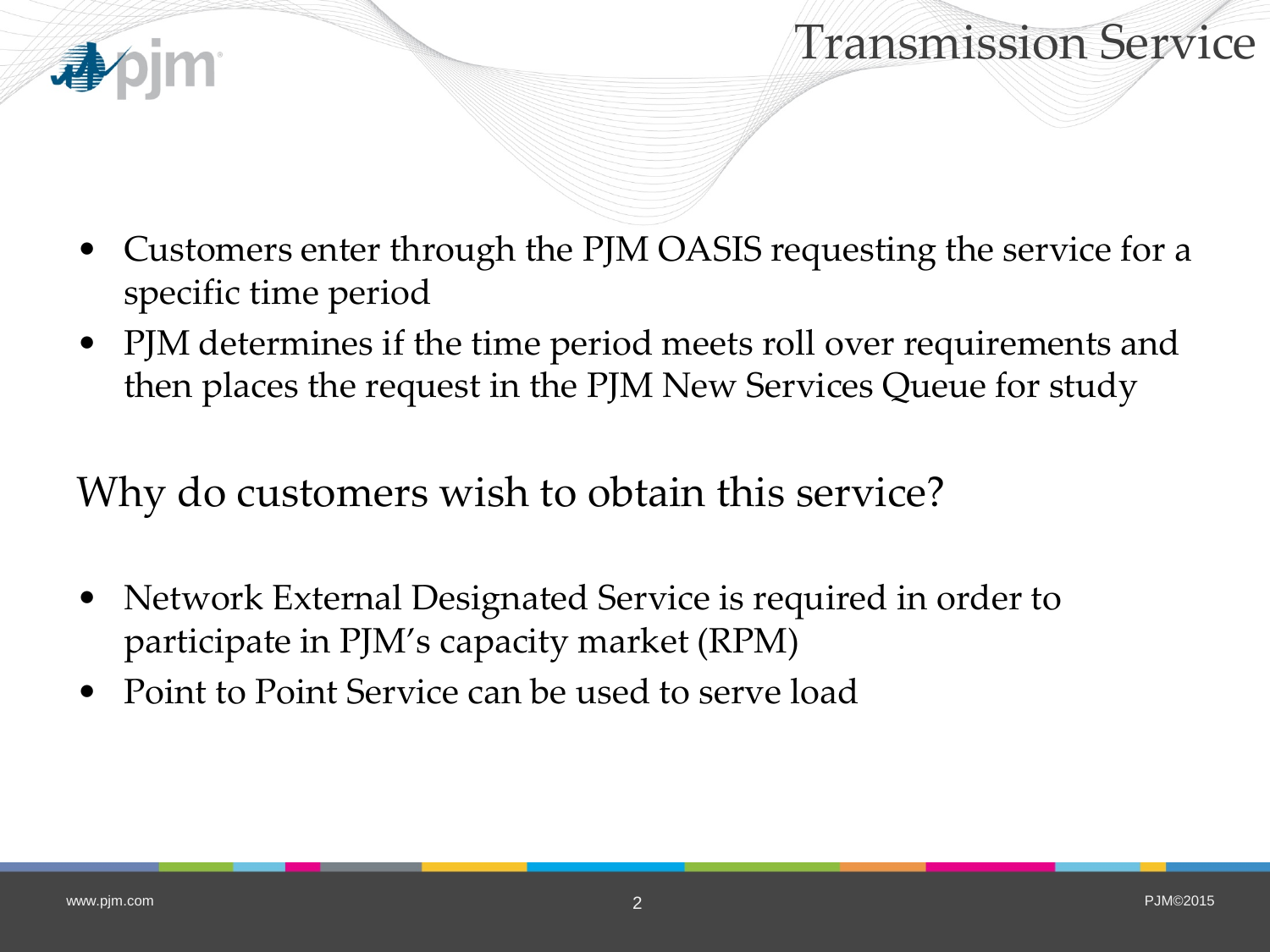

RTEP Case Construction

- New year cases have topology based on previous year
- Transmission Owners provide additional changes for supplemental items as well as additional topology corrections
- PJM implements an interchange table based on confirmed firm Transmission Service reservations
	- Defines the flows into and out of PJM at the border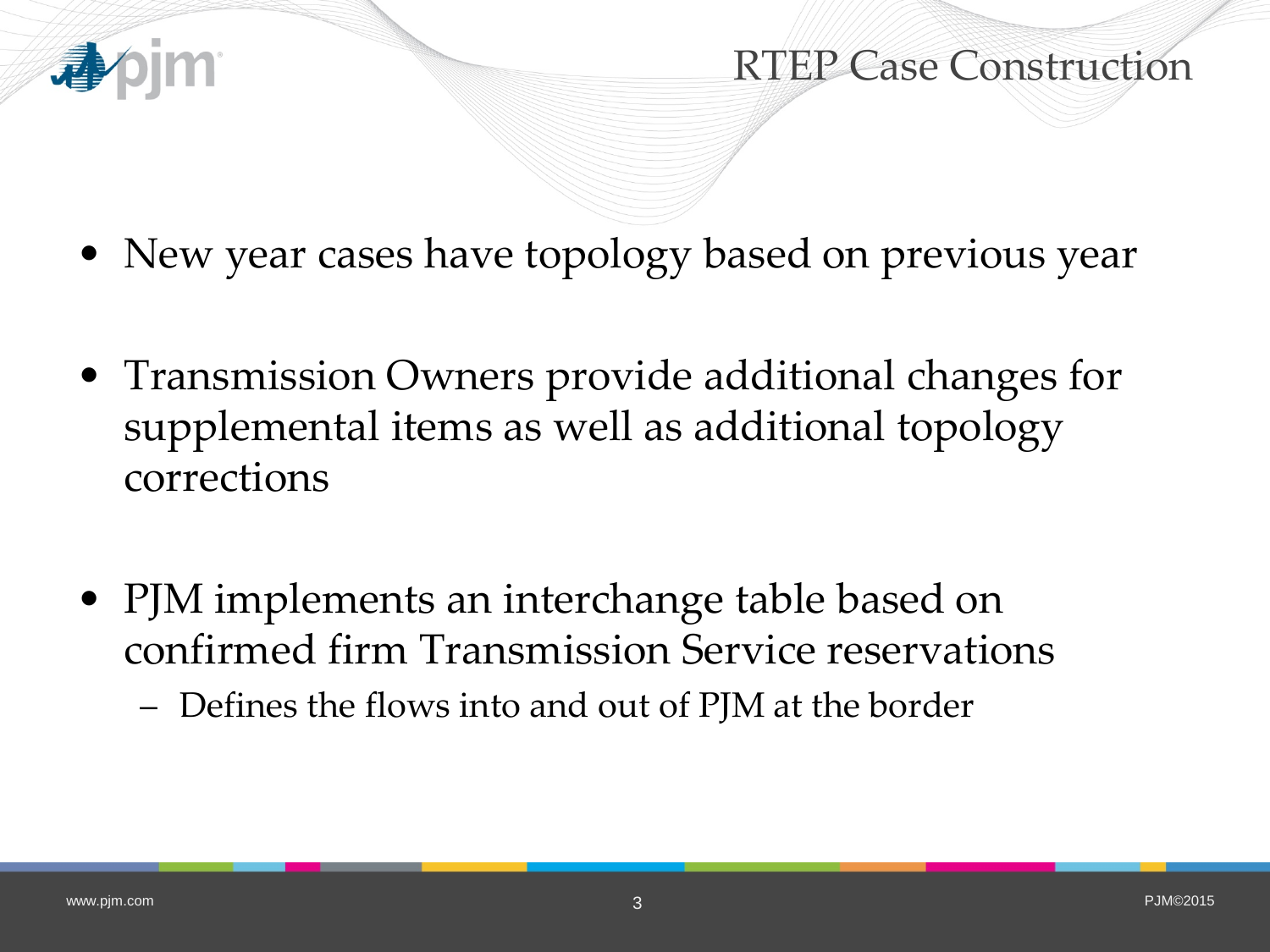#### RTEP Case Interchange



- Transactions are first individually identified
- Transactions for individual paths on OASIS are then netted
- Resulting interchange is the sum of the flows along any path
- Resulting interchange is modeled in the case

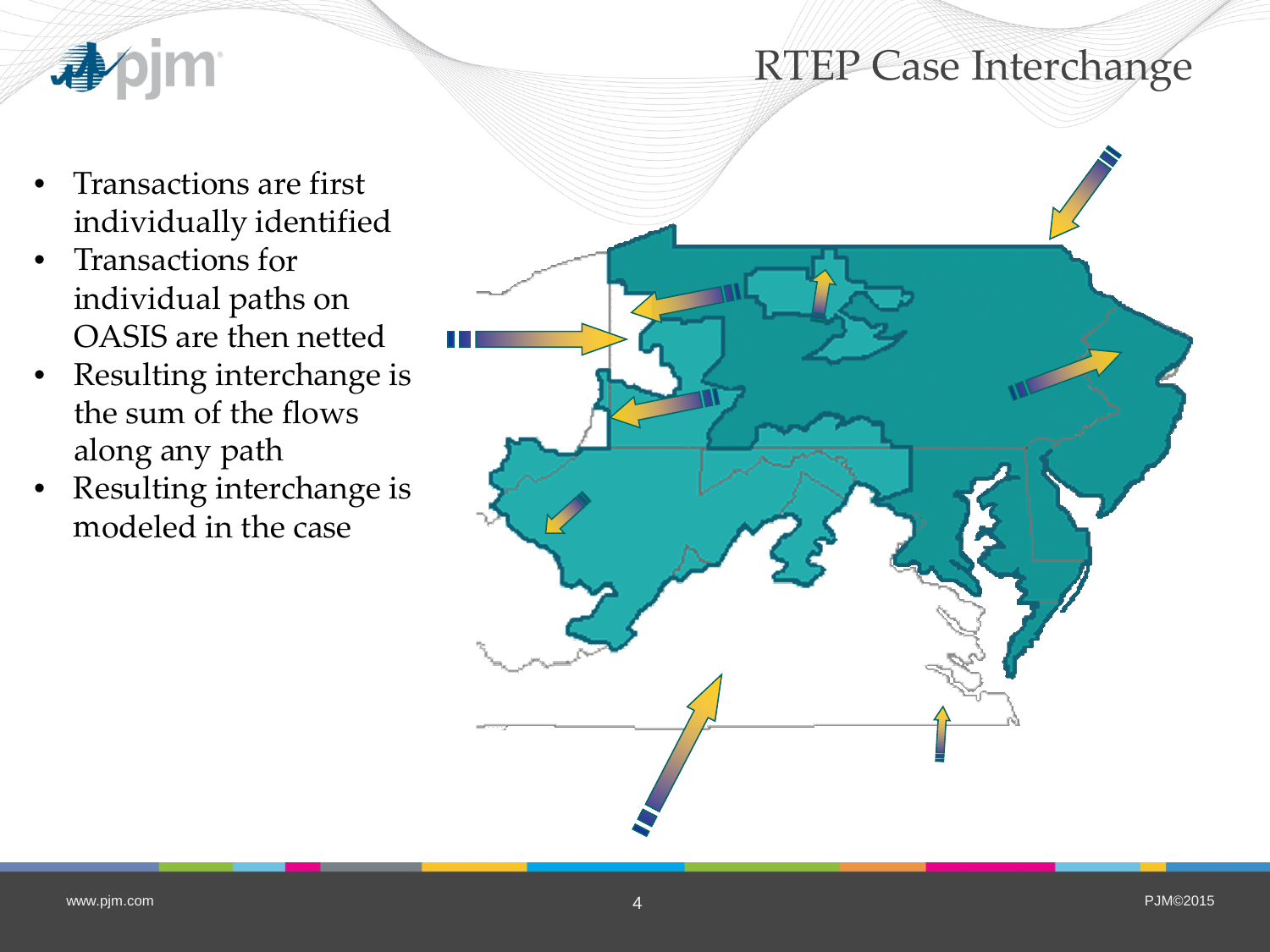

#### Example:

On a single path, e.g.: AMIL-PJM, one customer has a reservation for 200MW import into PJM while a second customer has a 125MW export from PJM

The interchange is then netted such that a representation of 75MW is imported at the border

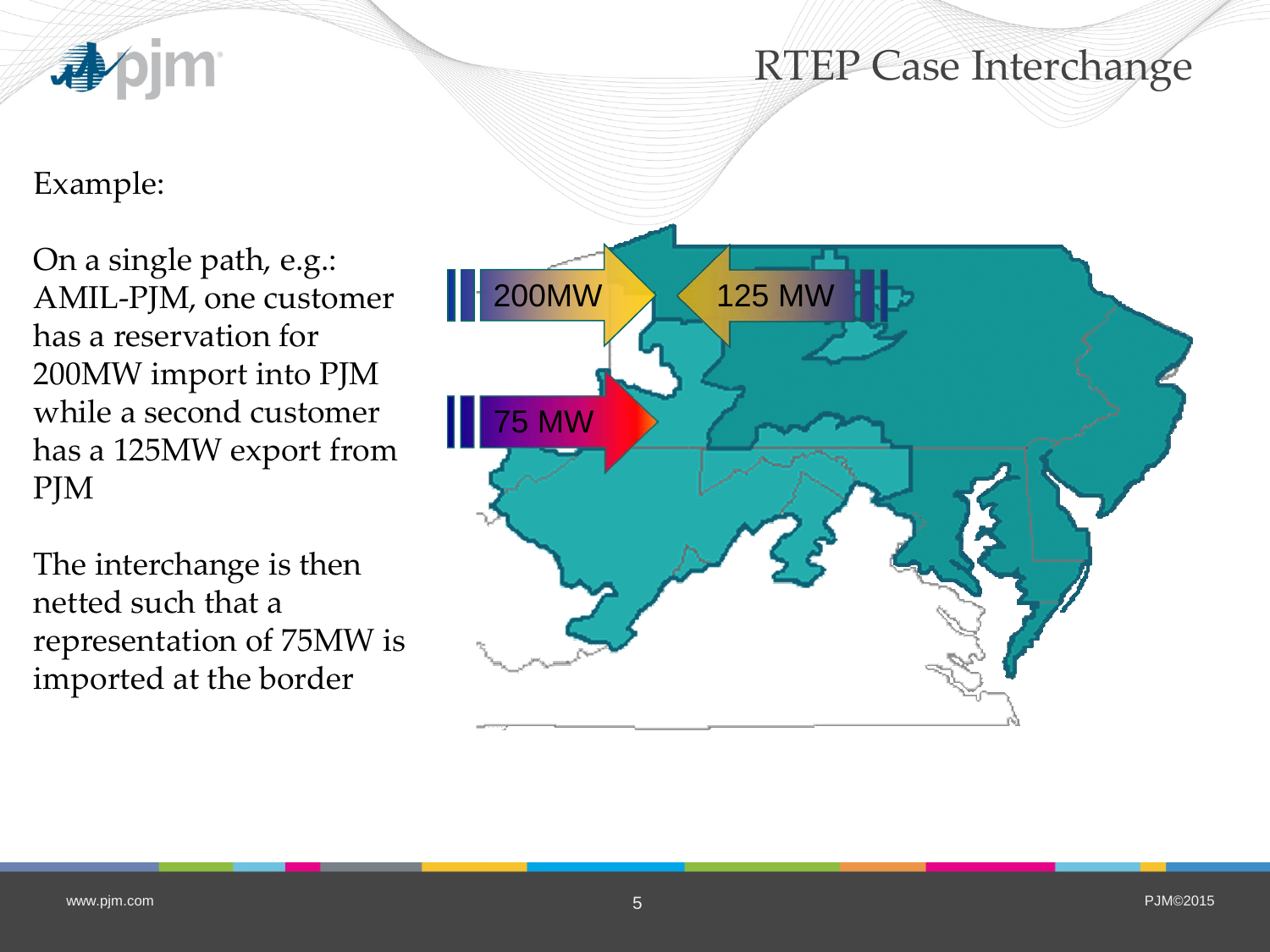



- ATC & ASTFC
- Initial Study
	- Monitor PJM and external areas
		- External areas screened for 3% distribution factor
- System Impact Study
	- Monitor PJM and external areas
		- External areas screened for 3% distribution factor
	- Determine need for short circuit and stability studies
		- Likely not necessary depending on proximity to PJM border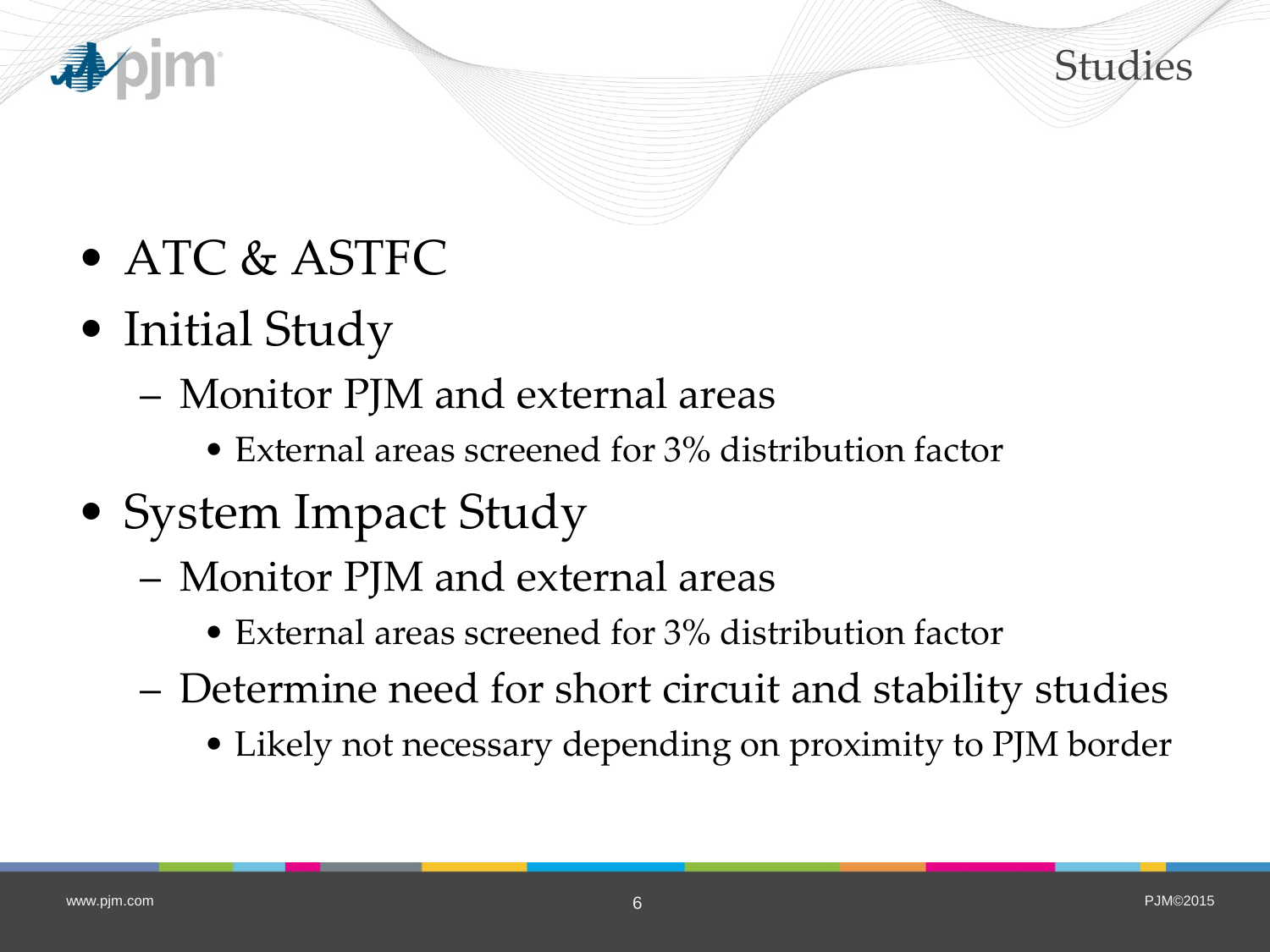



- Test examines strength of the transmission system to ensure that the aggregate of generators can be reliably transferred to PJM load
- Test assumes capacity in an area needs to be ramped up to serve load in a different part of the system experiencing a capacity deficiency
- Test identifies transmission limits that results in generation that is "bottled" inside an area that cannot be reliably exported to rest of PJM
- Test evaluates every flowgate in PJM and considers the contribution from all PJM generation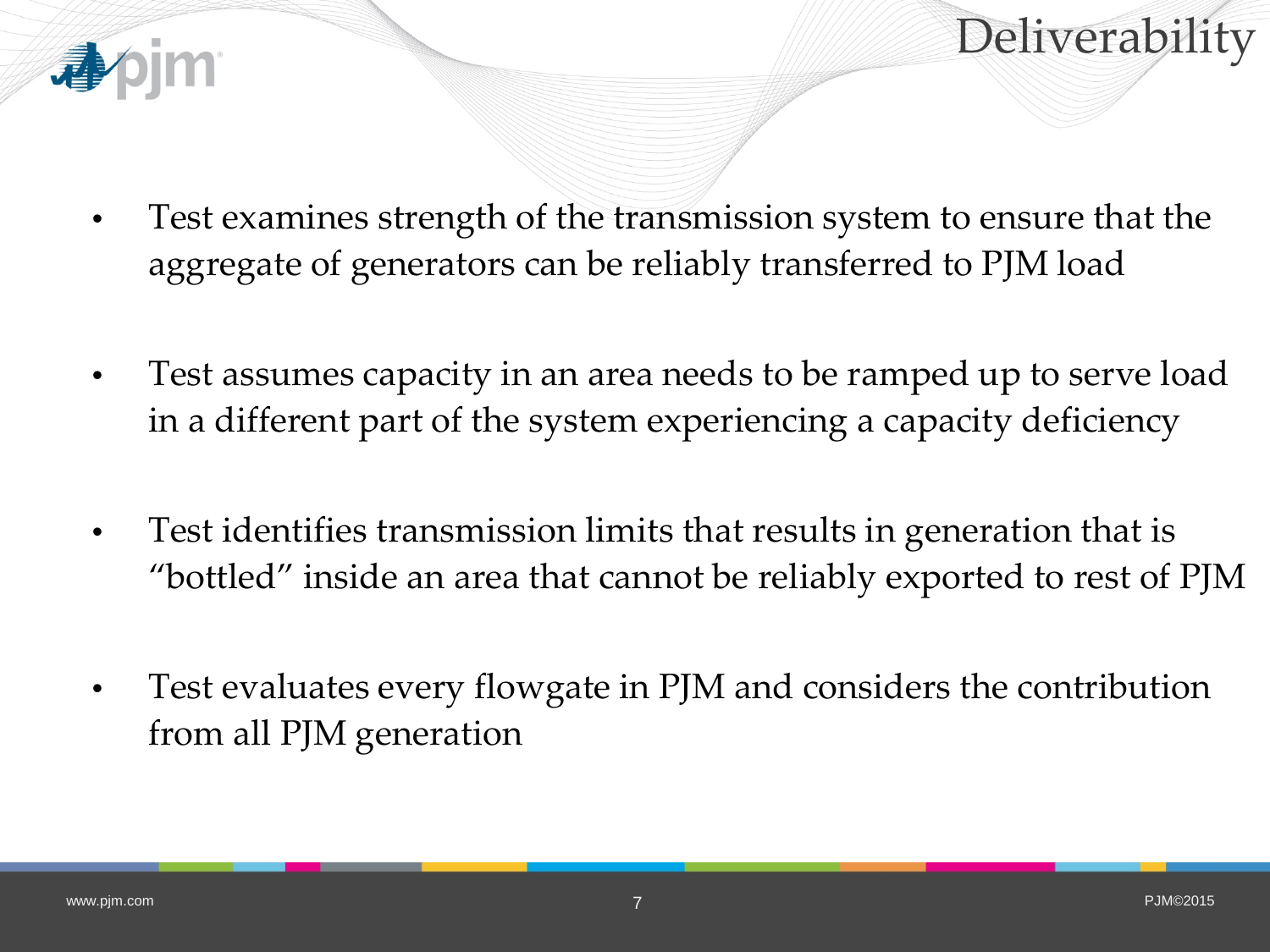

transferred to the aggregate of PJM load.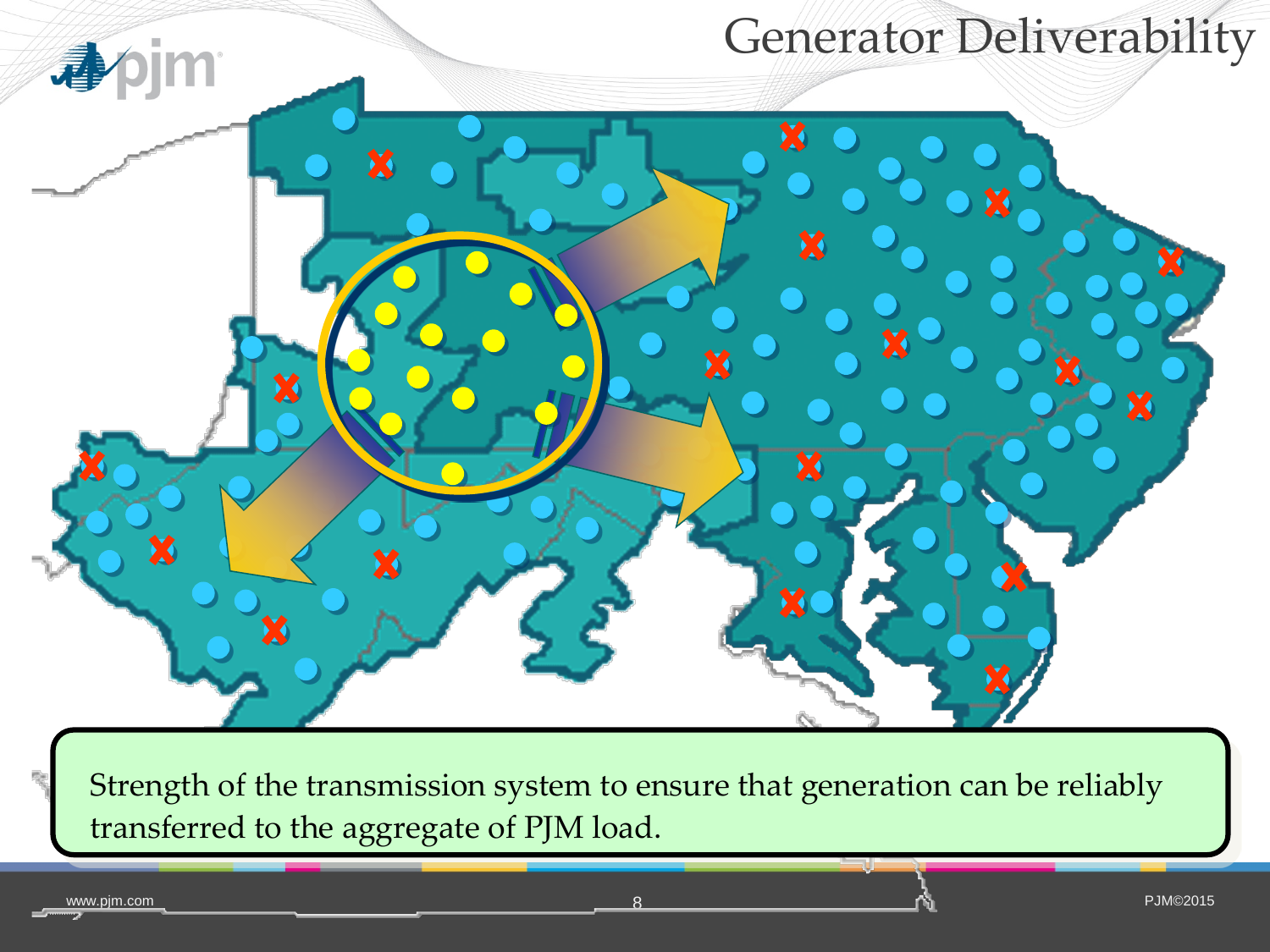

Strength of the transmission system to ensure that generation can be reliably transferred to the aggregate of PJM load.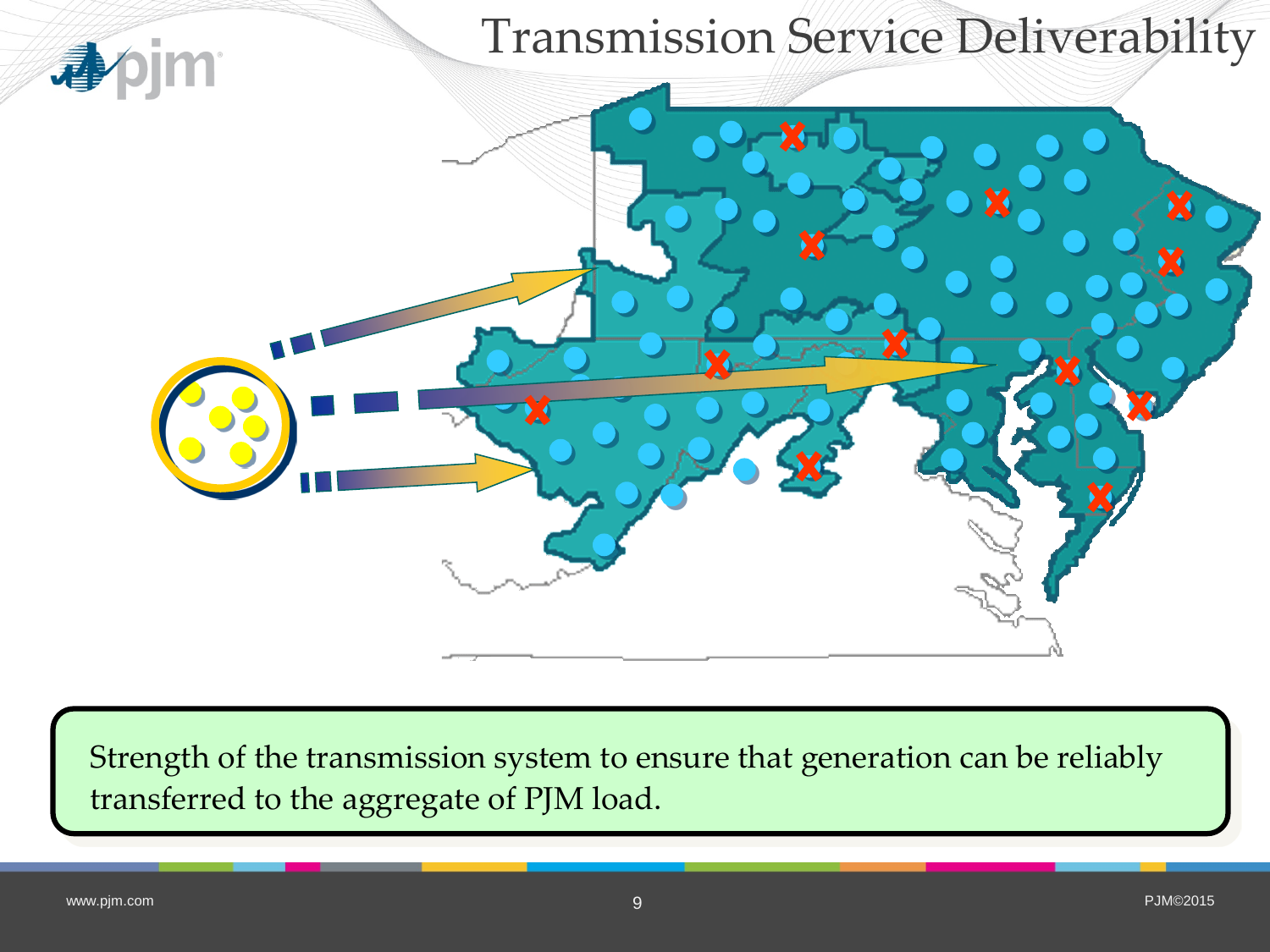

## External Energy Sources

- Impacts are diffuse at the border and continue to reduce impact into PJM
- Generation Deliverability testing was intended to look for internal impacts
- External sources of power, while still arriving at locations in PJM, not as great an impact on individual elements in the case (small distribution factor)
- External sources still providing same number of MWs as an internal resource
	- 500MW internal generator is same power as 500MW external generator
- Lower distribution factor can remove the external resource from calculations to determine element loading in studies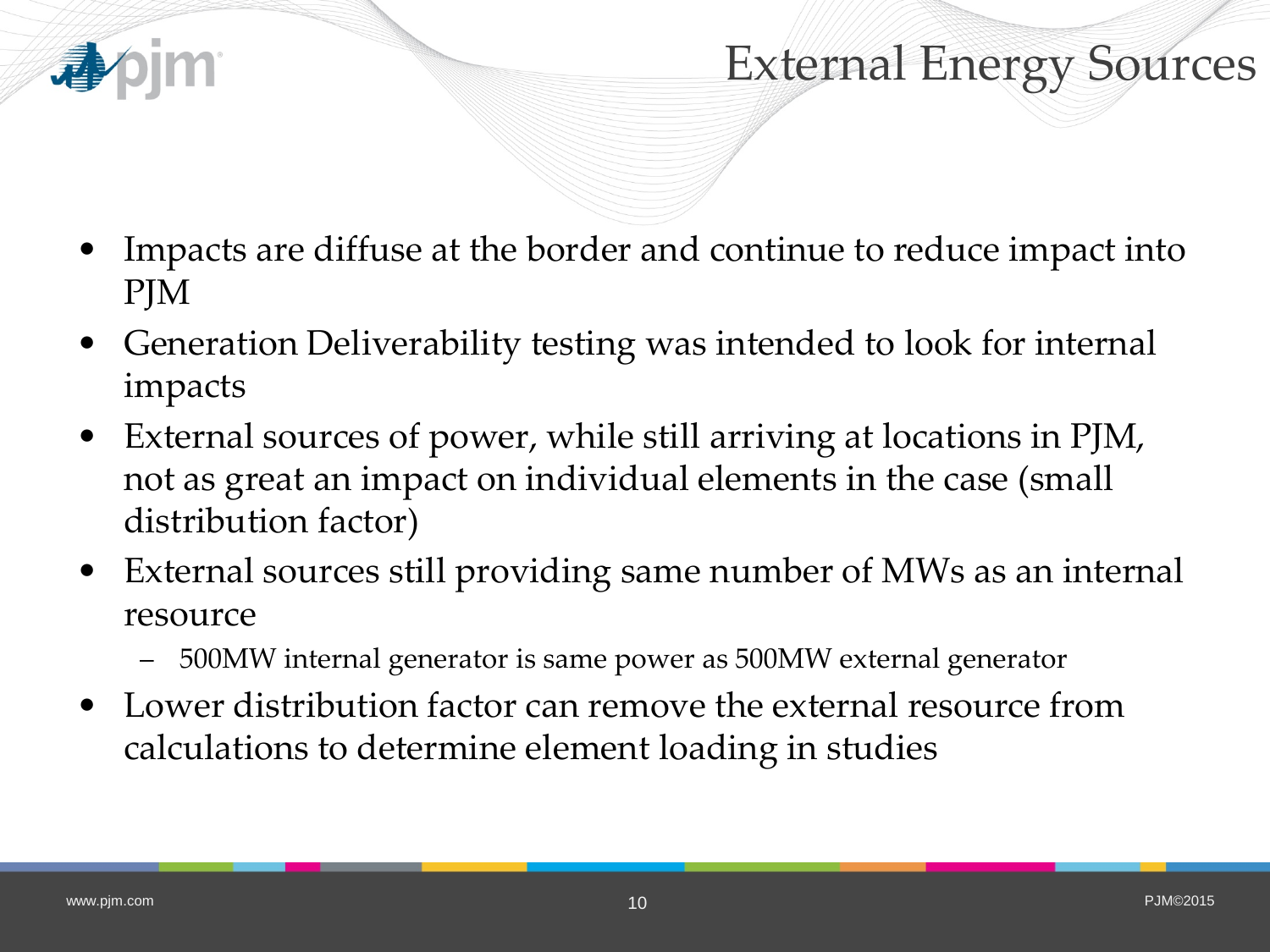

#### External Energy Sources

- Due to the number of tie lines from external locations to PJM, the MWs are diffuse at any single point (element)
- Similar to a new internal generator which may have 10, 20, 30 or more individual attachment lines to different locations on the system
- While diffuse flow is appropriate and represents how some of the energy is transferred, these MWs are discounted in calculations due to their magnitude
	- If the MWs impacting a flowgate have greater than the distribution factor cut-off, or do not exceed a percentage of line rating, the impacts are removed from the calculation for total impacts to an element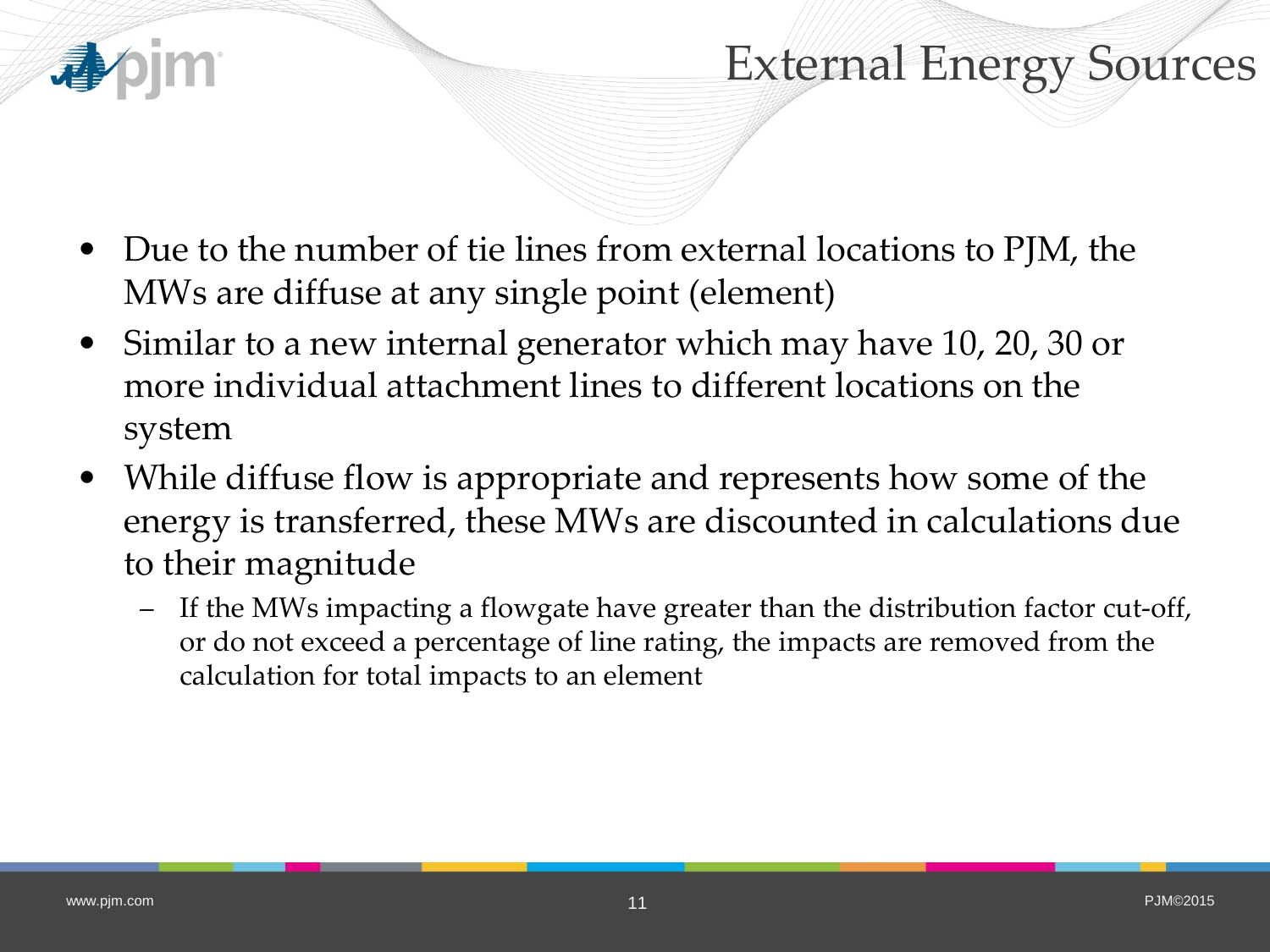

#### External & Internal Resources

- Internal resources are part of a larger group of sources which interact to impact the system
	- The assessment of impacts to an element in the case is calculated based on probabilities and includes interactions with other nearby sources which serves the same load (PJM)
- External resources do not interact with the internal resources in the same manner
	- Other sources near the external resource not delivering to PJM and does not play a part in the calculations
- Generation Deliverability routine looks for sources closer to the impacted facilities first then works further away, limiting the impacts from more distant sources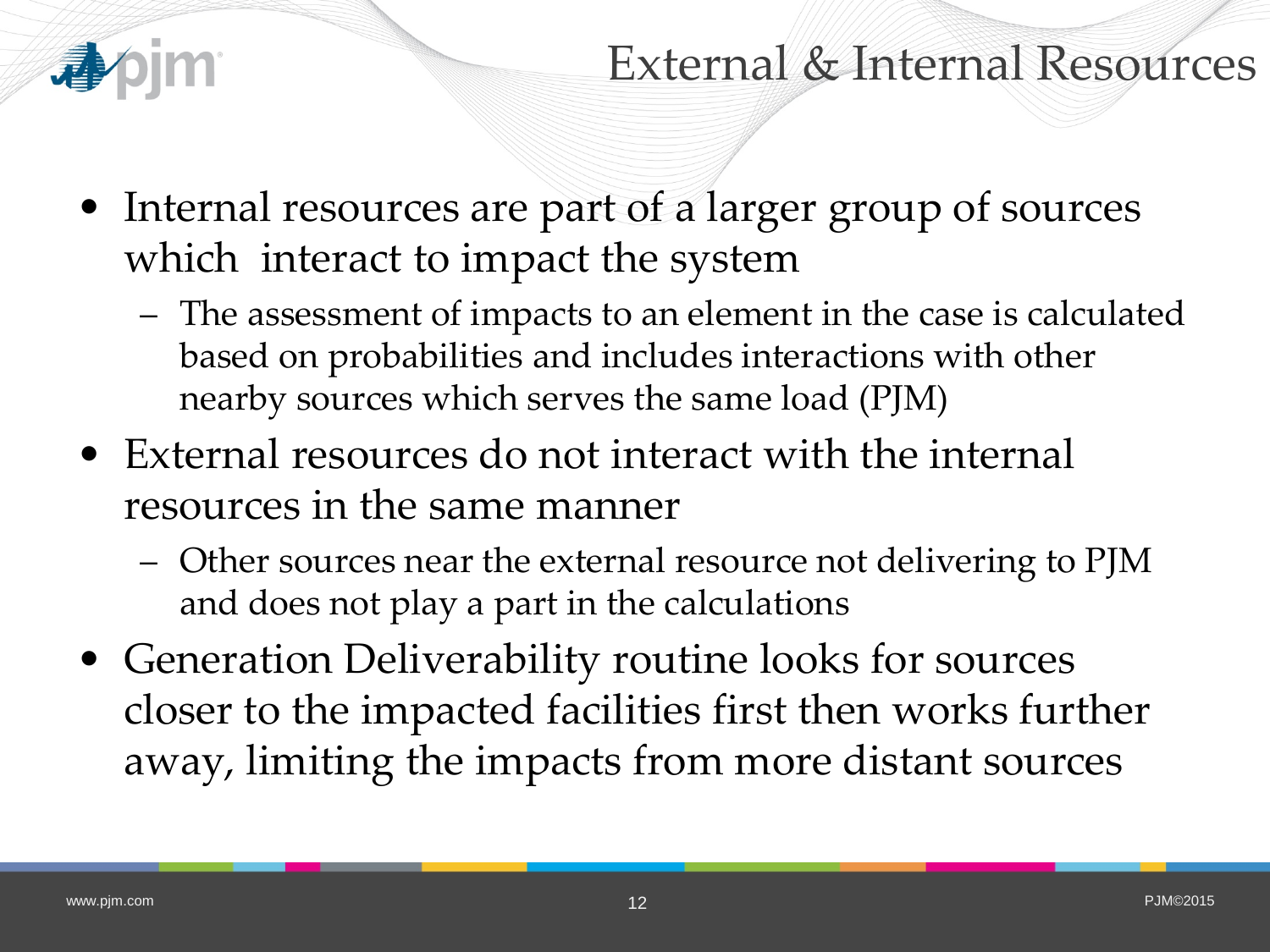- The Capacity Import Limit (CIL) establishes the maximum amount of power that can be reliably transferred to PJM from defined regions external to PJM
- Reflects the maximum amount of external capacity that can be cleared in the PJM capacity market auction(s)
- These external supply regions will be divided into five zones for the purpose of determining both a simultaneous import limit and five directional nonsimultaneous import limits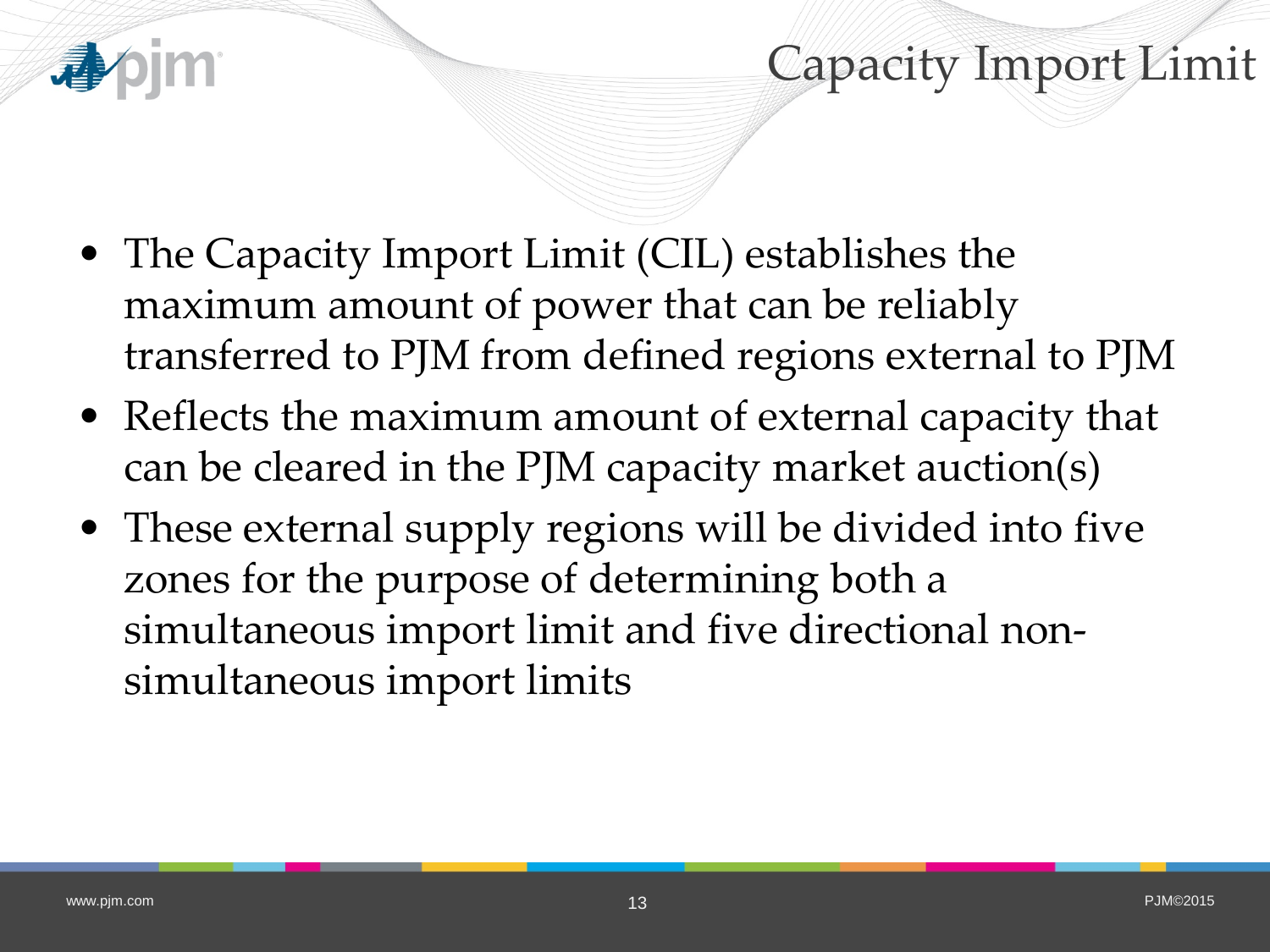

- Northern Zone: NYISO & ISO NE
- Western Tier 1 Zone: MISO East, MISO West & OVEC
- Western Tier 2 Zone: MISO Central & MISO South
- Southern Tier 1 Zone: TVA & LGEE
- Southern Tier 2 Zone: VACAR (non-PJM)

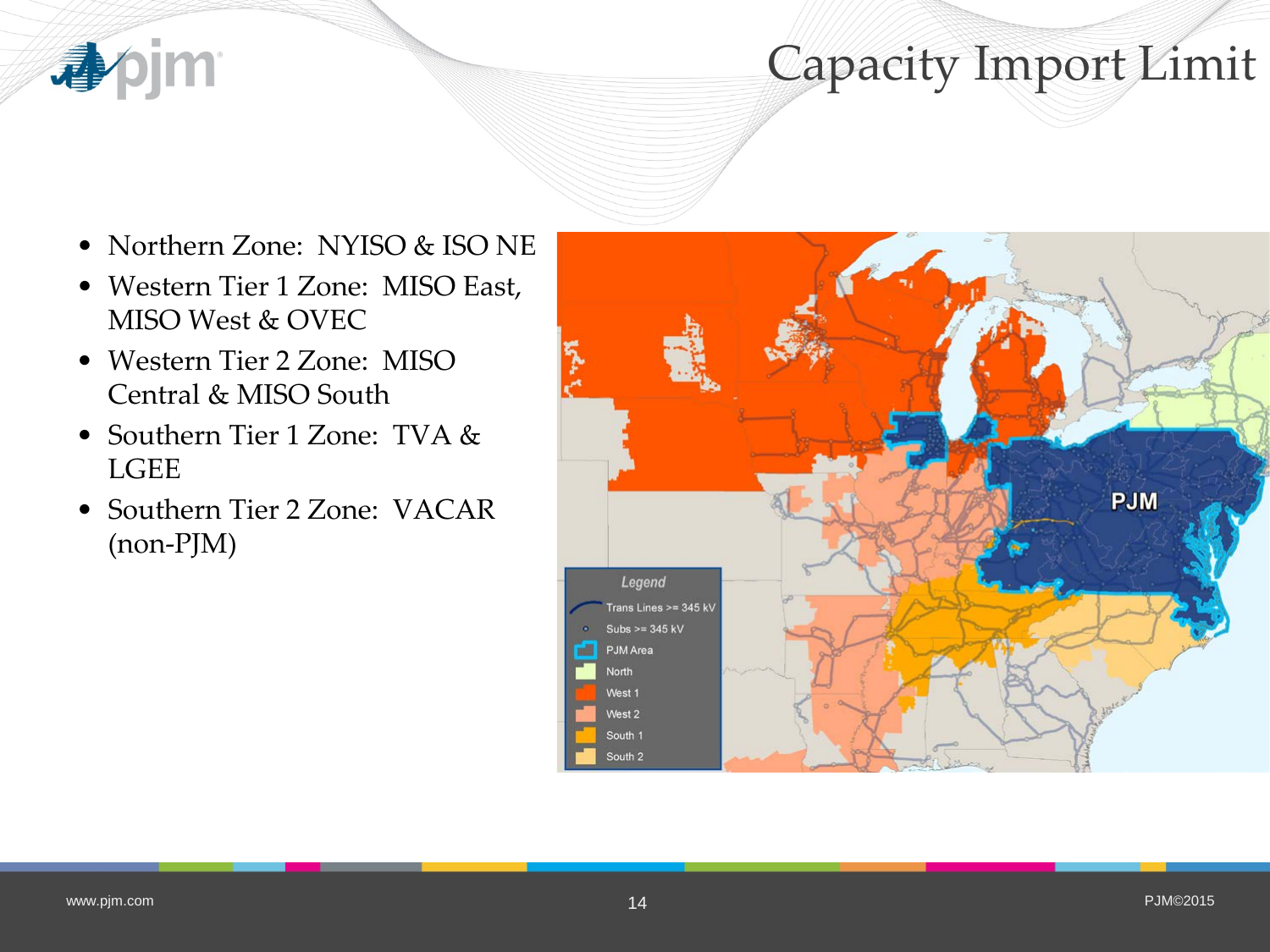

- Load uniformly scaled down in the external supply zone(s)
- PJM generation (MW) scaled down uniformly to simulate the power imported from external resources
- PJM will establish a 3% outage transfer distribution factor cutoff to limit participation in the loading
- The aggregate transfer into PJM which would result in a reliability criteria violation less the Capacity Benefit Margin (CBM) will be the simultaneous PJM Capacity Import Limit
- Non-simultaneous limits are also determined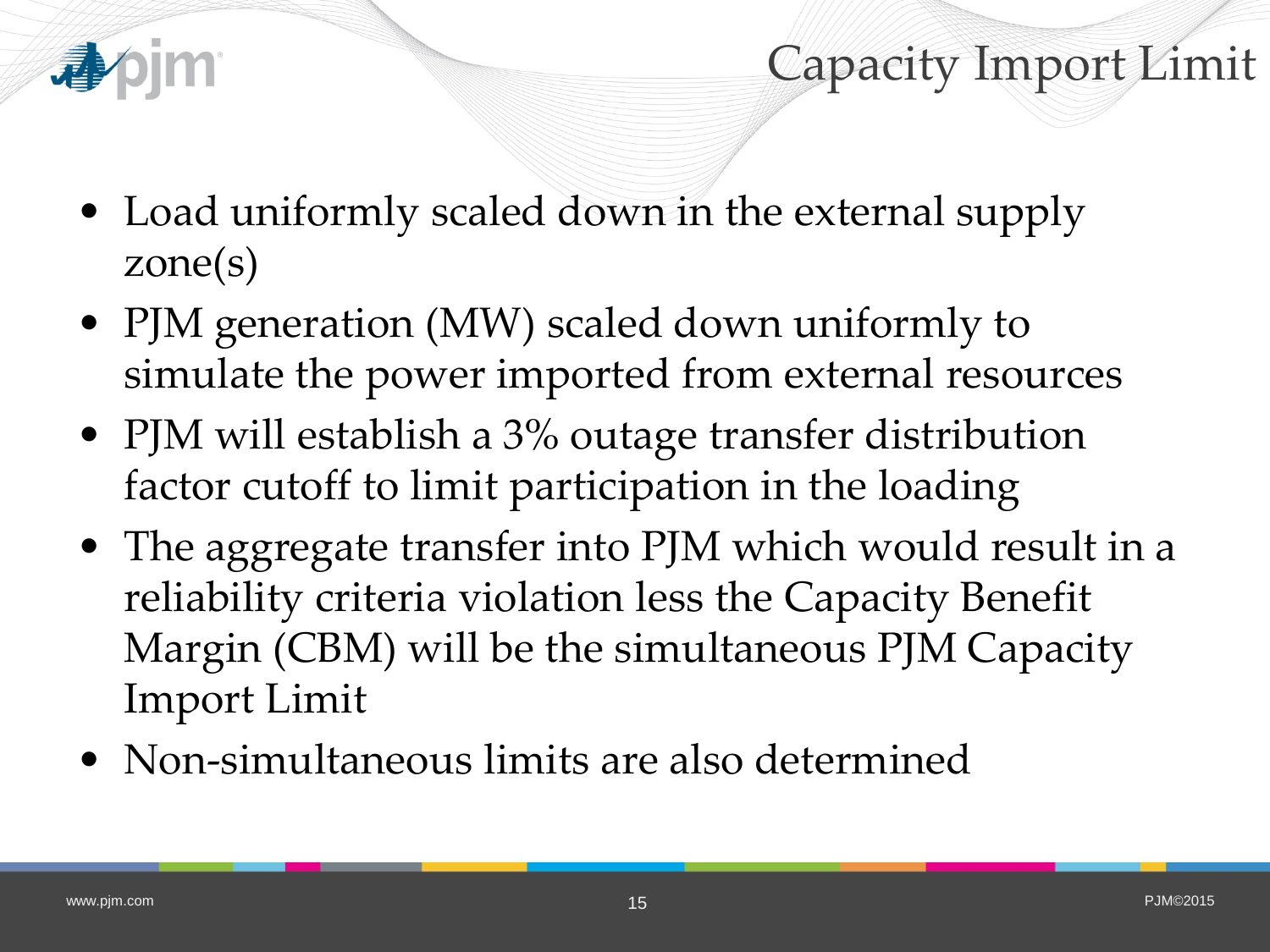• Similar approach will be employed to determine the maximum power transfer from any one of the five defined zones into PJM. For determining the nonsimultaneous limits, a portion of the CBM will be allocated to each of the five directional transfer paths in proportion to the ratio of their transfer amount divided by the simultaneous Capacity Import Limit plus the PJM CBM